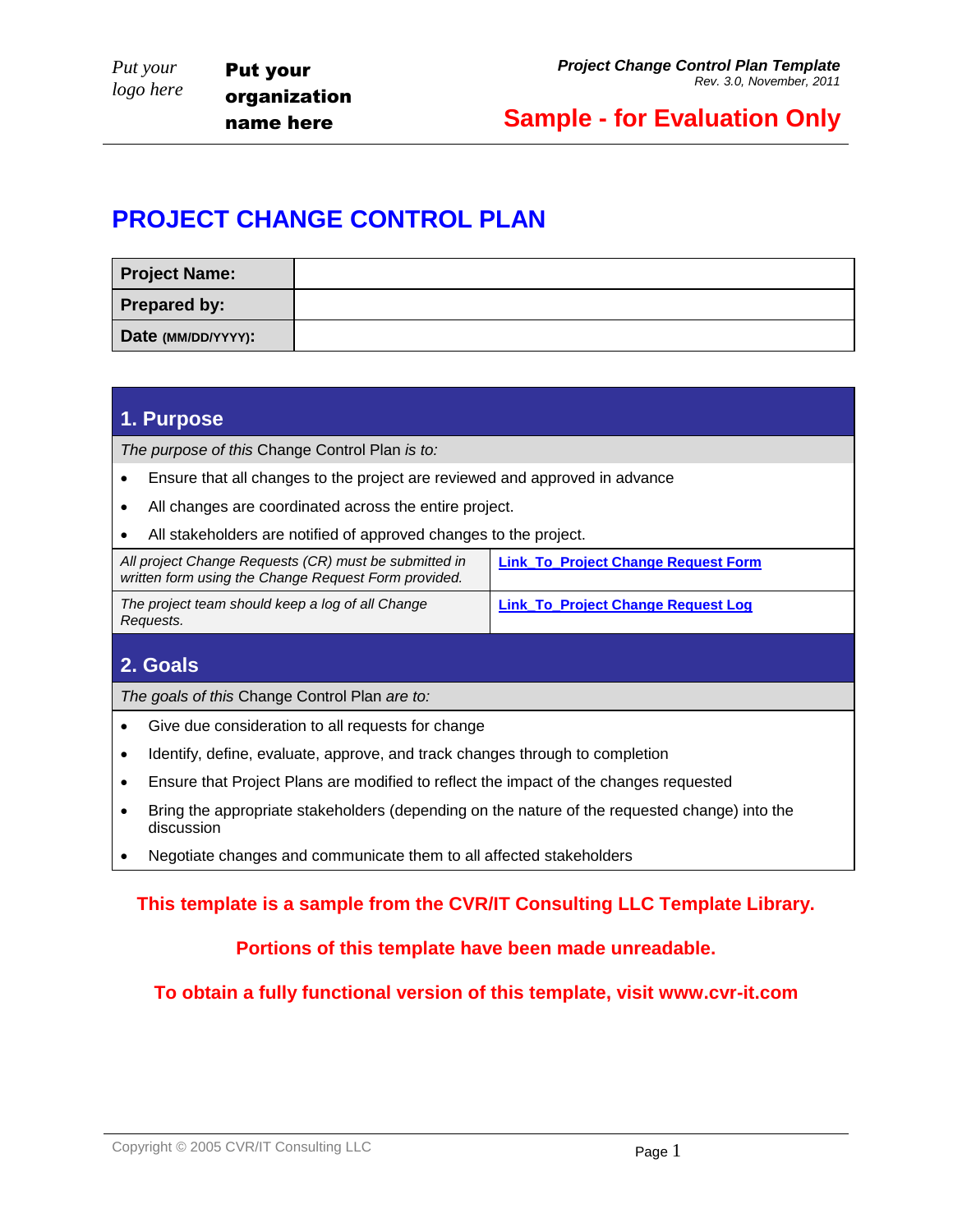

## **4. Process**

*<The Change Control process may be simple or complex. The following text is provided as an example of how requests for change can be handled in your project. Supplement with a graphical flowchart if that will help your stakeholders understand the process. Modify as necessary.>*

The Change Control process occurs as follows:

- 1. Requestor submits written Change Request (CR)
- 2. Project Manager records CR in CR Log, reviews CR and either rejects or approves it for further analysis. If approved, Project Manager assigns an analyst
- 3. If approved, analyst examines the CR and records impact
- 4. Project Manager reviews impact and makes a recommendation
- 5. Sponsor accepts or rejects the recommendation
- 6. If accepted, Project Manager and team update project documents and implement the change
- 7. Project Manager notifies all stakeholders of the change and updates the CR Log.
- 8. Project Manager updates affected project baselines

In practice the Change Request process is a bit more complex. The following describes the change control process in detail: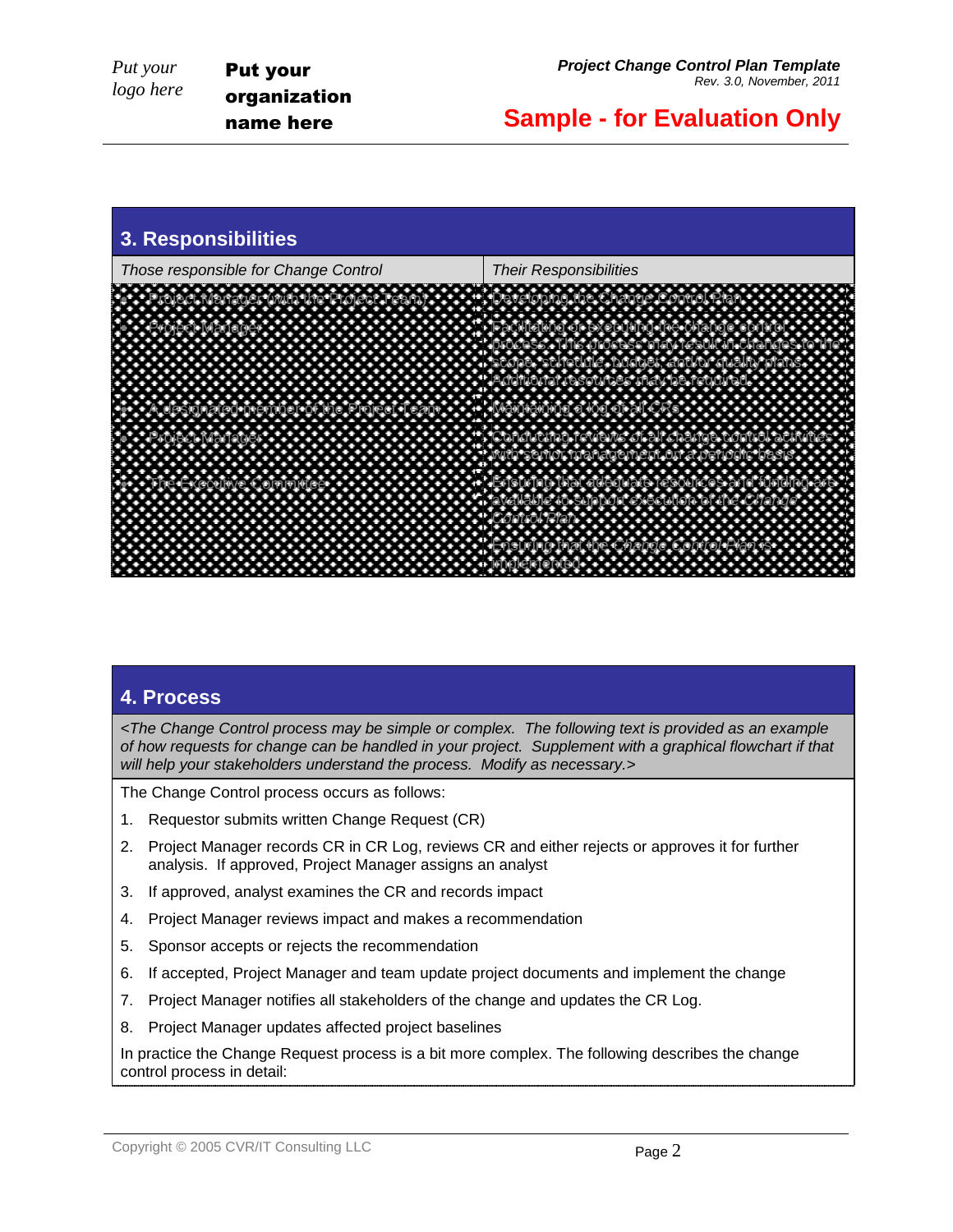*Put your logo here* Put your organization name here

## **Sample - for Evaluation Only**

|    | 4. Process                                                                                                                                       |                                                                                                                     |  |  |  |  |
|----|--------------------------------------------------------------------------------------------------------------------------------------------------|---------------------------------------------------------------------------------------------------------------------|--|--|--|--|
| 1. | Any stakeholder can request or identify a change. He/she uses section 1 of the Change Request Form to<br>document details of the change request. |                                                                                                                     |  |  |  |  |
| 2. | Stakeholder submits the CR form. A designated<br>member of the Project Team enters the CR into<br>the CR Log.                                    | <b>Link_To_Project Change Request Log</b>                                                                           |  |  |  |  |
| З. | CRs are reviewed daily by the Project Manager or designee and assigned one four possible outcomes:                                               |                                                                                                                     |  |  |  |  |
|    | Reject:                                                                                                                                          | Notice is sent to the submitter                                                                                     |  |  |  |  |
|    |                                                                                                                                                  | Submitter may appeal (which sends the matter to<br>$\bullet$<br>the Project Team)                                   |  |  |  |  |
|    |                                                                                                                                                  | Project Team reviews the CR at its next meeting.                                                                    |  |  |  |  |
|    |                                                                                                                                                  | .<br>.                                                                                                              |  |  |  |  |
|    |                                                                                                                                                  |                                                                                                                     |  |  |  |  |
|    |                                                                                                                                                  |                                                                                                                     |  |  |  |  |
|    |                                                                                                                                                  |                                                                                                                     |  |  |  |  |
|    |                                                                                                                                                  | .                                                                                                                   |  |  |  |  |
|    | Accept for consideration by the project<br>team:                                                                                                 | Project Team reviews the CR at its next meeting.                                                                    |  |  |  |  |
| 4. | All new pending CRs are reviewed at the Project Team meeting. Possible outcomes:                                                                 |                                                                                                                     |  |  |  |  |
|    | Reject:                                                                                                                                          | Notice is sent to the submitter                                                                                     |  |  |  |  |
|    |                                                                                                                                                  | Submitter may appeal (which sends the matter to<br>the Project Sponsor, and possibly to the Executive<br>Committee) |  |  |  |  |
|    |                                                                                                                                                  | Executive Committee review is final.                                                                                |  |  |  |  |
|    |                                                                                                                                                  |                                                                                                                     |  |  |  |  |
|    |                                                                                                                                                  |                                                                                                                     |  |  |  |  |
|    | Accept for analysis:                                                                                                                             | An analyst is assigned and impact analysis begins                                                                   |  |  |  |  |
|    |                                                                                                                                                  | Notice is sent to the submitter.                                                                                    |  |  |  |  |

## **This template is a sample from the CVR/IT Consulting LLC Template Library.**

## **Portions of this template have been made unreadable.**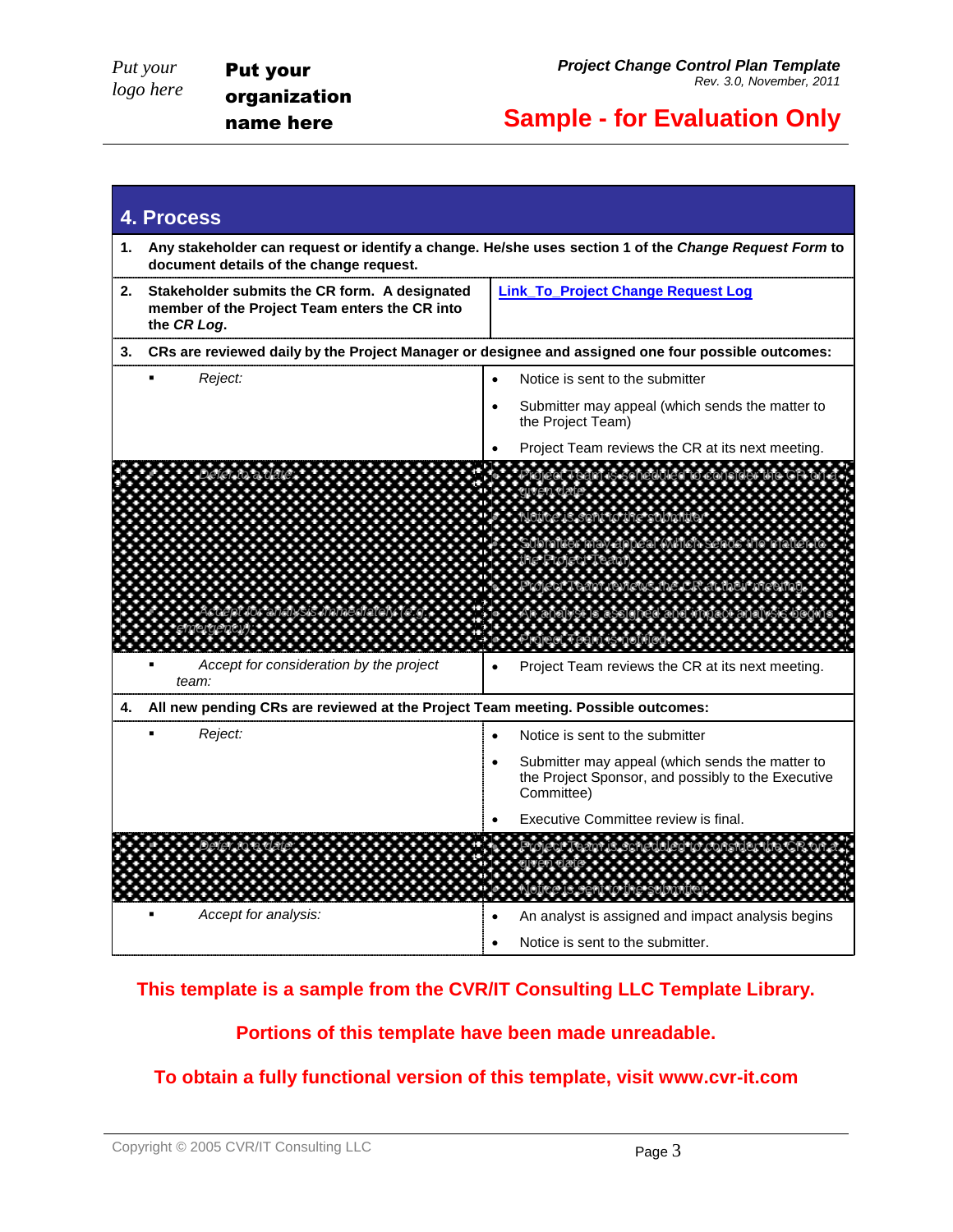

l

 $<sup>1</sup>$  Note: Sponsor participates in this review if the analysis was done at Sponsor's request.</sup>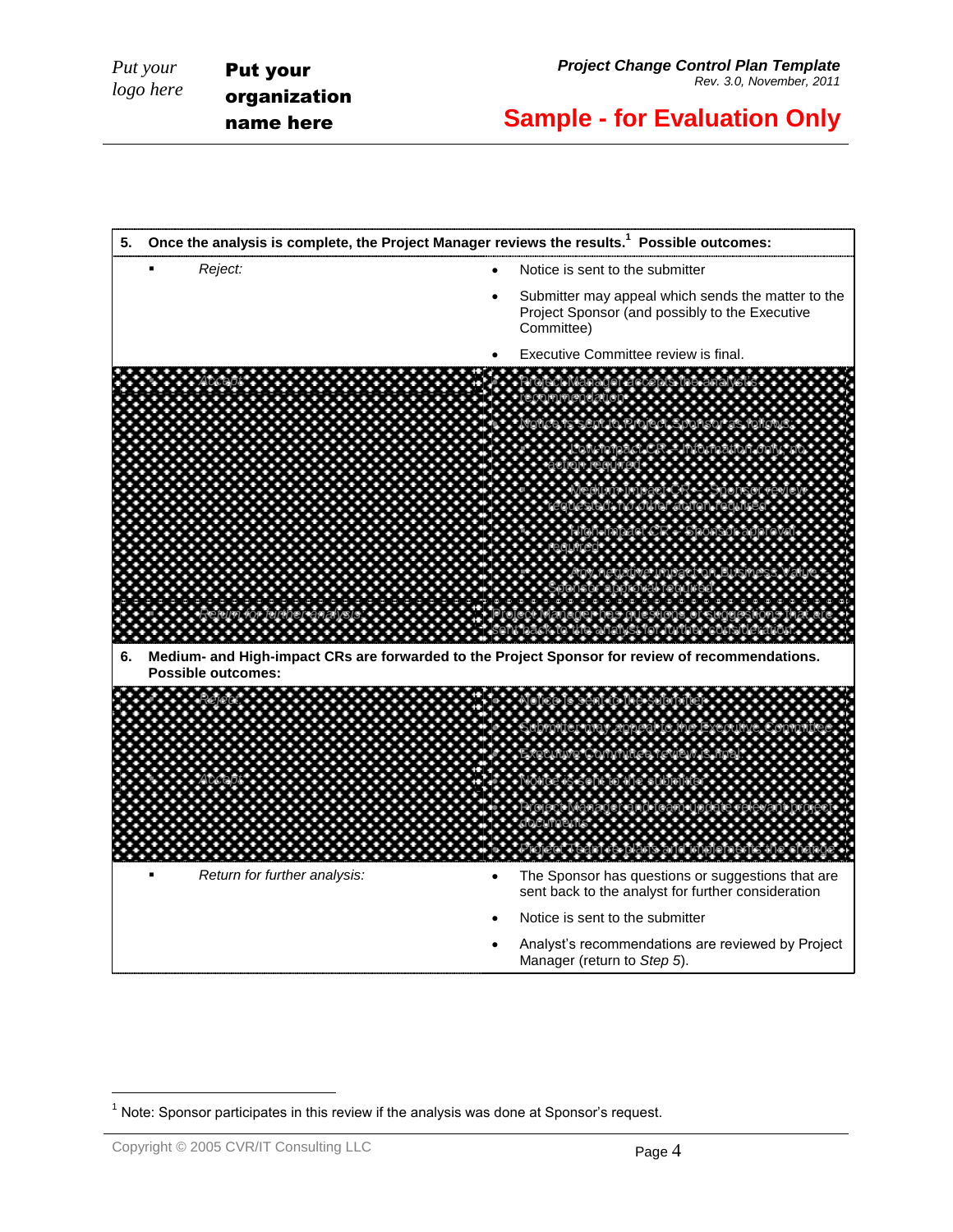#### **7. Update the CR Log**

- The Project Manager or designated team member updates the CR Log
- All CR impacts on project baselines are noted in the CR Log
- Project Manager updates project baselines when they are affected by a CR
- All changes to baselines are recorded in the CR Log and reported in project status reports

#### **8. The following flowchart provides a graphical representation of the Change Control process**

*Paste in a flowchart here*

## **5. Notes on the Change Control Process**

*<Modify Sections 5.3 and 5.5 to meet the needs of your project.>*

#### **1. A Change Request is:**

 Implemented in the project only when both Sponsor and Project Manager agree on a recommended action.

#### **2. The CR may be:**

- *Low-impact* Has no material affect on cost or schedule. Quality is not impaired.
- *Medium-impact* Moderate impact on cost or schedule, or no impact on cost or schedule but quality is impaired. If impact is negative, Sponsor review and approval is required
- *High-impact* Significant impact on cost, schedule or quality. If impact is negative, Executive Committee review and approval is required

Impact on Business Value – If there is any negative impact on Business Value Sponsor approval is required

#### **3. For this project:**

- *Moderate-impact* Fewer than *X* days change in schedule; less than \$*XX* change in budget; one or more major use cases materially degraded
- *High-impact* More than *X* days change in schedule; more than \$*XX* change in budget; one or more major use cases lost.

### **This template is a sample from the CVR/IT Consulting LLC Template Library.**

#### **Portions of this template have been made unreadable.**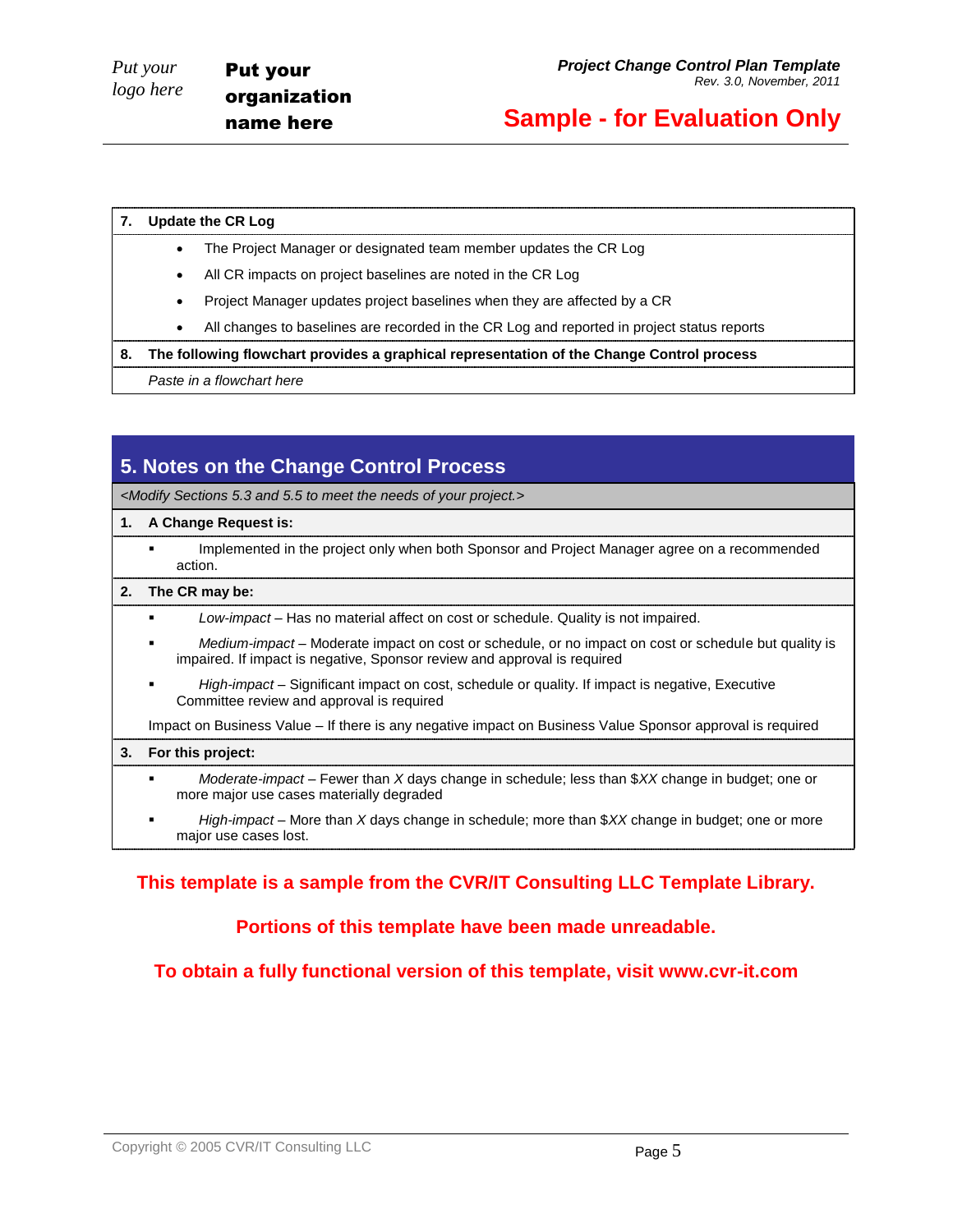Put your organization name here

**Sample - for Evaluation Only**

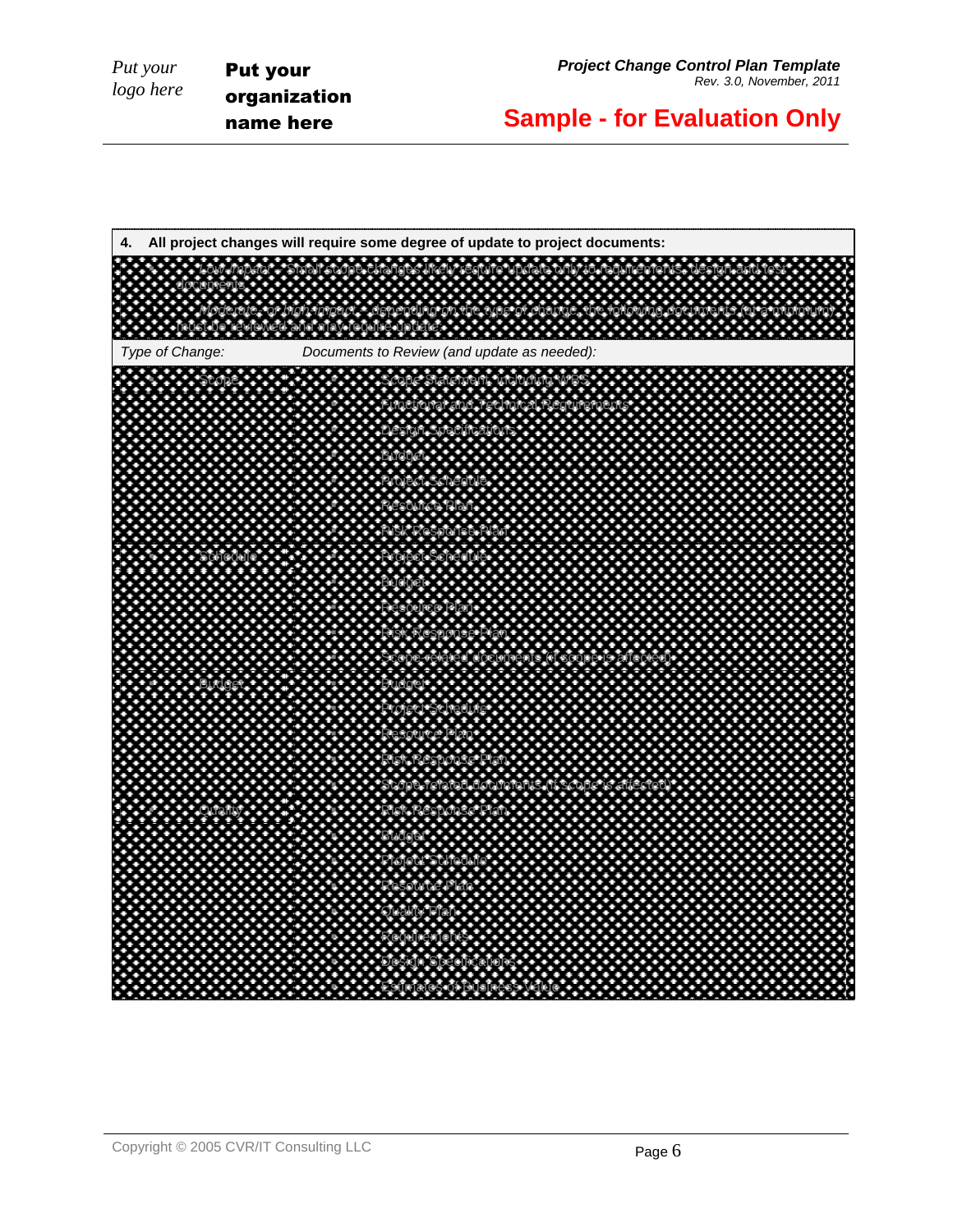*Put your logo here*

# **Sample - for Evaluation Only**

| 5.<br><b>Project documents:</b>                                                                                                                                                                                                                                          |                                                                                                                                       |  |  |  |  |
|--------------------------------------------------------------------------------------------------------------------------------------------------------------------------------------------------------------------------------------------------------------------------|---------------------------------------------------------------------------------------------------------------------------------------|--|--|--|--|
| Whenever changes are made to project documents, the version history is updated in the document and<br>prior versions are maintained in an archive. Edit access to project documents is limited to the Project<br>Manager and designated individuals on the Project Team. |                                                                                                                                       |  |  |  |  |
| For this project, all electronic documents are kept in (select one of the following and describe it in the adjacent<br>space provided):                                                                                                                                  |                                                                                                                                       |  |  |  |  |
| Version Control System:<br>$\begin{bmatrix} 1 \end{bmatrix}$                                                                                                                                                                                                             |                                                                                                                                       |  |  |  |  |
| $\begin{bmatrix} 1 \end{bmatrix}$<br>Central storage<br>available to the Project<br>Team (e.g. SharePoint):                                                                                                                                                              |                                                                                                                                       |  |  |  |  |
| Other:                                                                                                                                                                                                                                                                   |                                                                                                                                       |  |  |  |  |
| <b>Change Authority:</b><br>6.                                                                                                                                                                                                                                           |                                                                                                                                       |  |  |  |  |
| The person or group who has authority to approve a CR depends on the impact of the CR, as follows:                                                                                                                                                                       |                                                                                                                                       |  |  |  |  |
| Project Manager                                                                                                                                                                                                                                                          | Project Manager can approve CRs as long s<br>the cumulative impact of all CRs does not<br>exceed X% of the cost or time baseline      |  |  |  |  |
| Sponsor                                                                                                                                                                                                                                                                  | Sponsor can approve CRs as long s the<br>cumulative impact of all CRs does not exceed<br>X% of the cost or time baseline              |  |  |  |  |
| <b>Executive Committee</b>                                                                                                                                                                                                                                               | Executive Committee must approve CRs when<br>$\bullet$<br>the cumulative impact of all CRs exceeds X%<br>of the cost or time baseline |  |  |  |  |